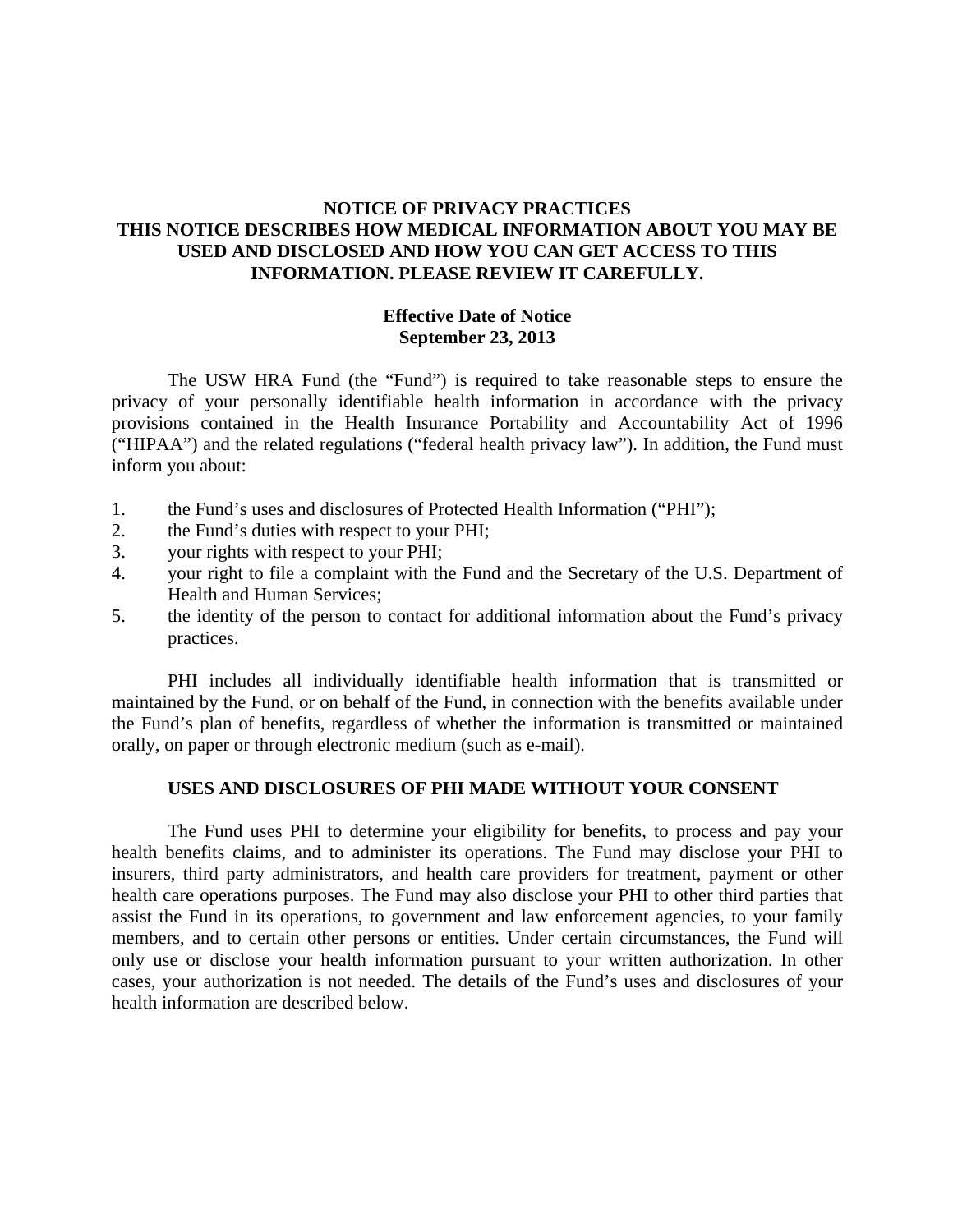#### *Uses and Disclosures to the Plan Sponsor*

The Fund may disclose your PHI to the Fund's Board of Trustees as the Plan Sponsor, to enable the Fund to administer the Fund. Such disclosures may be made without your authorization. The Fund's governing documents have been amended to reflect the Board of Trustees' obligation to protect the privacy of your health information and the Board of Trustees has certified that it will protect any PHI it receives in accordance with federal law.

### *Uses and Disclosures to Business Associates*

The Fund shares PHI with its "business associates," which are third parties that assist the Fund in its operations such as preferred provider networks and prescription benefit program managers. The Fund enters into agreements with its business associates so that the privacy of your health information will be protected by them. A business associate must have any agent or subcontractor to whom the business associate provides your PHI agree to the same restrictions and conditions that apply to the business associate. The Fund is permitted to disclose PHI to its business associates for treatment, payment and health care operations without your authorization as described below.

#### *Uses and Disclosures for Treatment, Payment, and Health Care Operations*

The Fund and its business associates will use and disclose PHI without your authorization for treatment, payment and health care operations as described below.

**For Treatment.** The Fund currently provides benefits through a health reimbursement arrangement and, as such, the Fund does not anticipate making disclosures of PHI related to your health care treatment. However, if applicable and if necessary, such disclosures may be made without your authorization. For example, the Fund may disclose the name of a treating specialist to your treating physician to assist your treating physician in obtaining records from the specialist.

**For Payment**. The Fund may use and disclose PHI so that your claims for health care treatment, services and supplies can be paid in accordance with the Fund's plan of benefits. For example, the Fund may tell a doctor what portion of your medical bill will be paid by the Fund.

**For Health Care Operations**. The Fund may use and disclose PHI to enable it to operate efficiently including quality assessment and improvement, legal services and auditing functions, business planning and general administrative activities. For example, the Fund may disclose PHI to its actuaries and accountants for benefit planning purposes.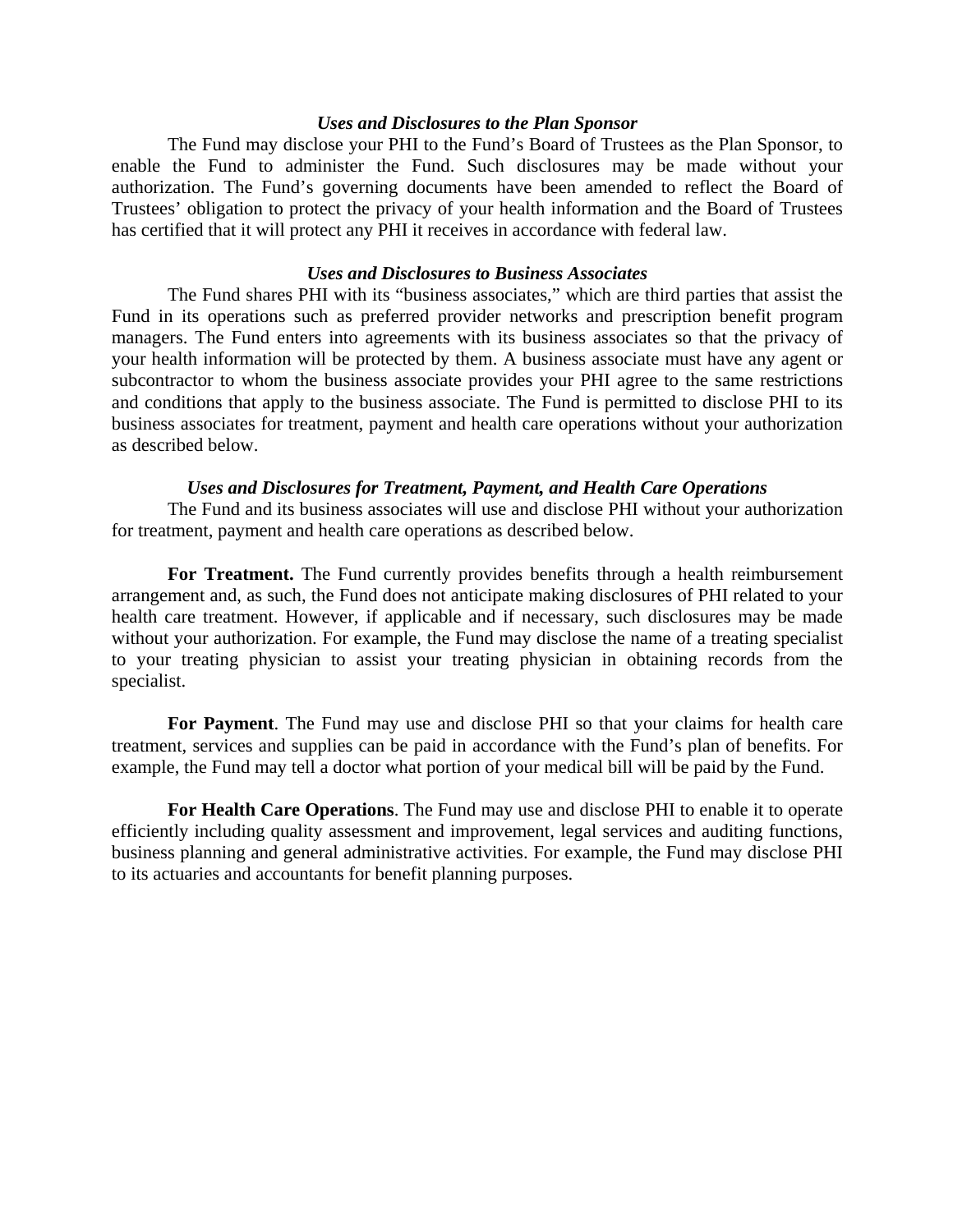#### *Other Uses and Disclosures That May Be Made Without Your Authorization*

In addition to the uses and disclosures of PHI described above for treatment, payment or health care operations as described below, the federal health privacy law provides for specific uses or disclosures that the Fund may make without your authorization.

**Required by Law**. PHI may be used or disclosed for judicial and administrative proceedings pursuant to court or administrative order, legal process and authority; to report information related to victims of abuse, neglect, or domestic violence, or to assist law enforcement officials in their law enforcement duties, or to notify the appropriate authorities of a breach of unsecured PHI.

**Health and Safety.** PHI may be disclosed to avert a serious threat to the health or safety of you or any other person. PHI also may be disclosed for public health activities, such as preventing or controlling disease, injury or disability, and to meet the reporting and tracking requirements of governmental agencies, such as the Food and Drug Administration.

**Government Functions.** PHI may be disclosed to the government for specialized government functions, such as intelligence, national security activities, security clearance activities and protection of public officials. PHI may also be disclosed to health oversight agencies for audits, investigations, licensure and other oversight activities.

**Active Members of the Military and Veterans**. PHI may be used or disclosed in order to comply with laws and regulations related to military service or veterans' affairs.

**Workers' Compensation.** PHI may be used or disclosed in order to comply with laws and regulations related to Workers' Compensation benefits.

**Research**. Under certain circumstances, PHI may be used or disclosed for research purposes as long as the procedures required by law to protect the privacy of the research data are followed.

**Organ, Eye and Tissue Donation**. If you are an organ donor, your PHI may be used or disclosed to an organ donor or procurement organization to facilitate an organ or tissue donation or transplantation.

**Treatment and Health Related Benefits Information**. The Fund or its business associates may contact you to provide information about treatment alternatives or other health related benefits and services that may interest you, including, for example, alternative treatment, services or medication.

**Deceased Individuals**. The PHI of a deceased individual may be disclosed to coroners, medical examiners, and funeral directors so that those professionals can perform their duties.

**Emergency Situations**. PHI may be used or disclosed to a family member or close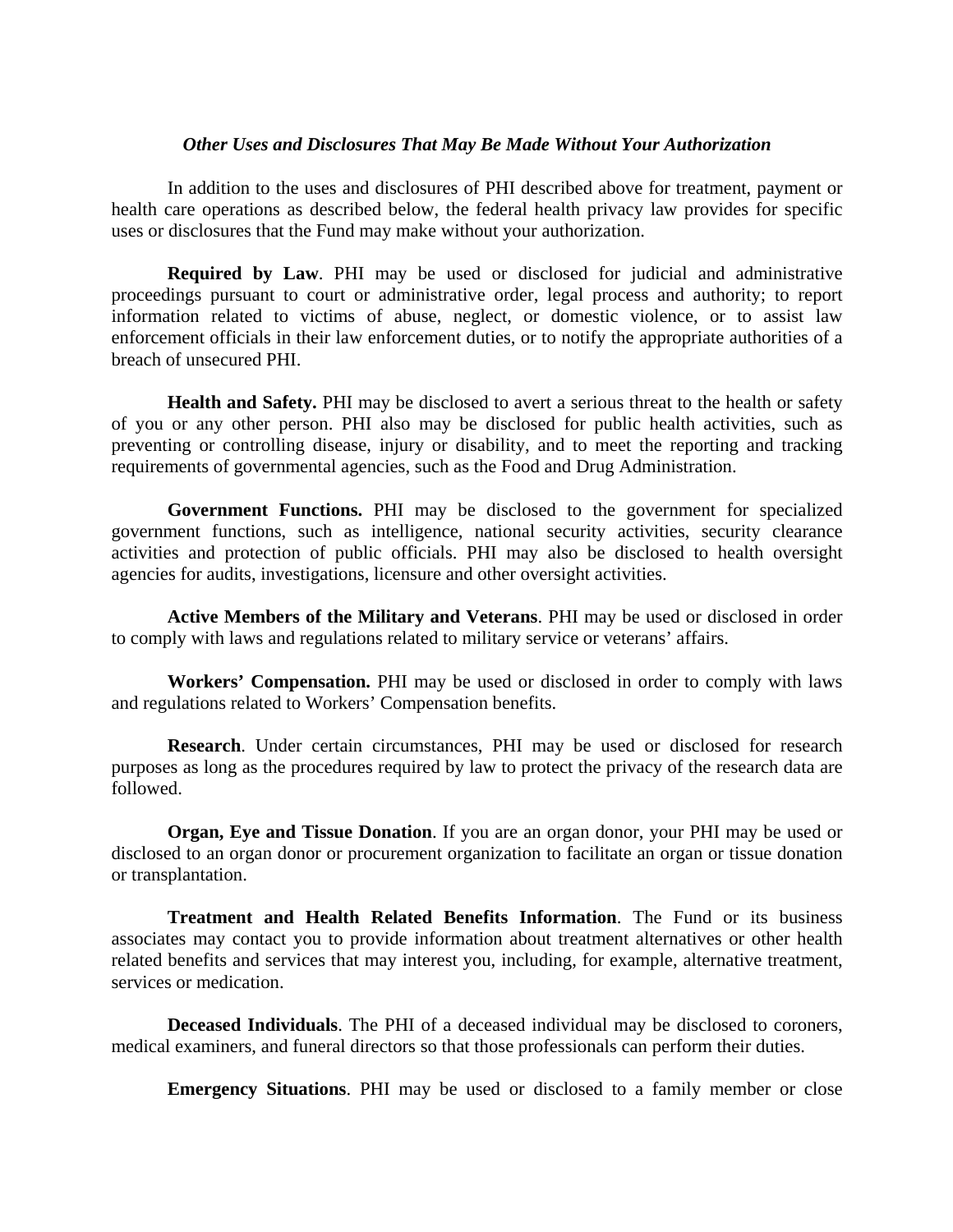personal friend involved in your care in the event of an emergency or to a disaster relief entity in the event of a disaster. If you do not want this information to be shared, you may request that these types of disclosures be restricted as outlined later in this notice.

**Others Involved In Your Care**. Under limited circumstances, your PHI may be used or disclosed to a family member, close personal friend, or others whom the Fund has verified are directly involved in your care. For example, this may occur if you are seriously injured and unable to discuss your case with the Fund. Also, upon request, the Fund may advise a family member or close personal friend about (1) your general condition, (2) your location, such as " in the hospital," or (3) your death, if the Fund has this type of information. If you do not want this information to be shared, you may request that these types of disclosures be restricted as outlined later in this Notice.

**Personal Representatives**. Your health information may be disclosed to people that you have authorized to act on your behalf, or people who have a legal right to act on your behalf. Examples of personal representatives are parents for unemancipated minors and those people who have Power of Attorney for adults.

# **USES AND DISCLOSURES OF PHI FOR FUNDRAISING AND MARKETING PURPOSES**

The Fund and its Business Associates do not use your health information for fundraising or marketing purposes.

## **USES AND DISCLOSURES OF PHI PURSUANT TO YOUR AUTHORIZATION**

Uses and disclosures of your PHI *other than* those described above will be made only with your express written authorization. You may revoke your authorization at any time, provided you do so in writing. If you revoke a written authorization to use or disclose PHI, the Fund will not use or disclose your PHI, except to the extent that the Fund already relied on your authorization. Once your PHI has been disclosed pursuant to your authorization, the federal privacy law protections may no longer apply to the disclosed health information, and that information may be re-disclosed by the recipient without your knowledge or authorization.

Your PHI may be disclosed to people that you have authorized to act on your behalf, or people who have a legal right to act on your behalf. Examples of personal representatives are parents for unemancipated minors and those who have Power of Attorney for adults.

## **YOUR RIGHTS WITH RESPECT TO YOUR PHI**

You have the following rights regarding your PHI that the Fund creates, collects and maintains.

### *Right to Inspect and Copy Health Information*

You have the right to inspect and obtain a copy of your health record. Your health record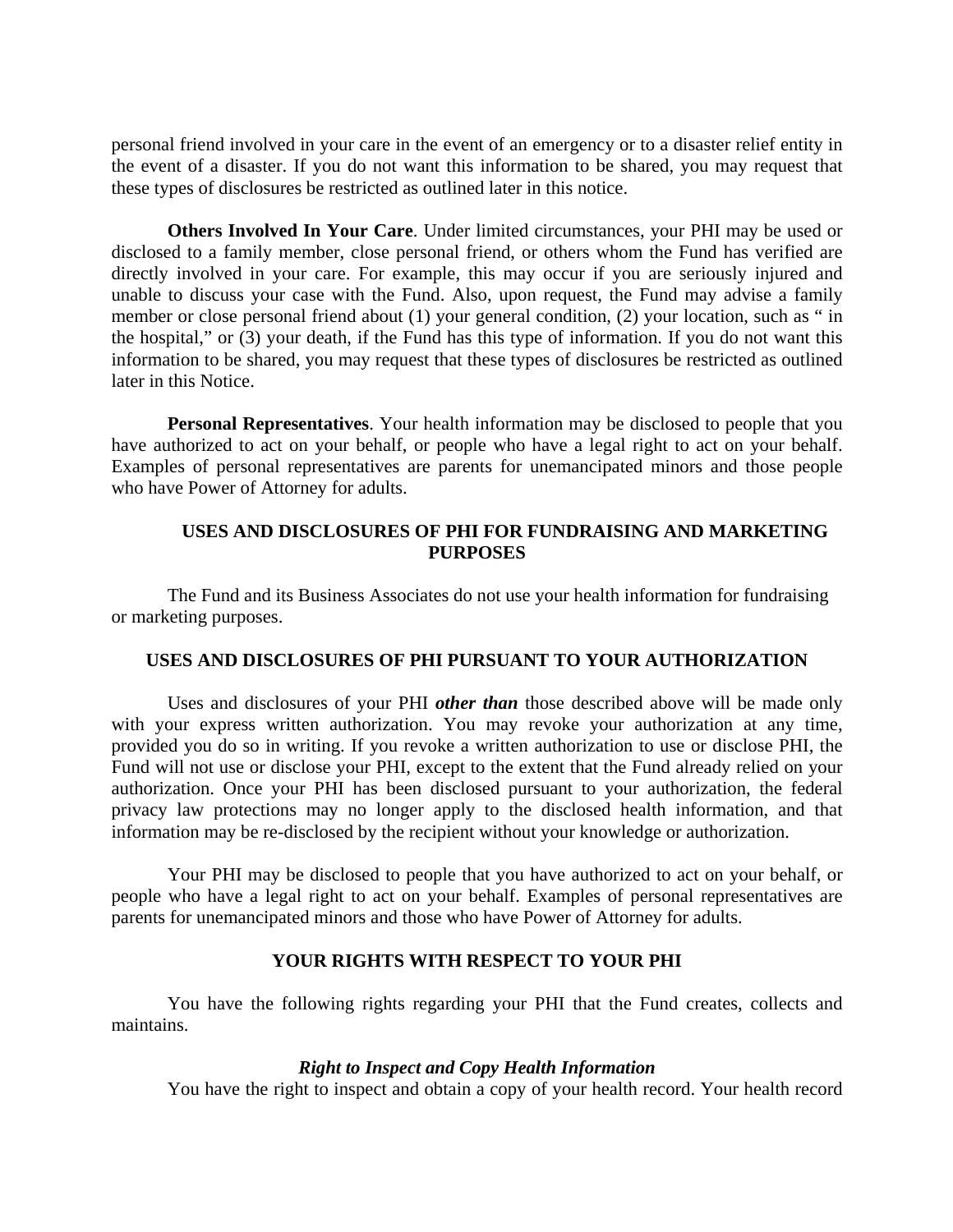includes, among other things, health information about your eligibility and coverage under the Fund's plan of benefits as well as claims and billing records. For health records that the Fund keeps in electronic form, you may request to receive the records in an electronic format. To inspect or to obtain a copy of your health record, submit a written request to the Fund's HIPAA Privacy Officer identified below. (See page 6). For a paper copy of your health records, the Fund may charge a reasonable fee based on the cost for copying and mailing records associated with your request. Records provided in electronic format may also be subject to a small charge. In certain limited circumstances, the Fund may deny your request to inspect and copy your health record. This denial will be provided in writing and will set forth the reasons for the denial and will describe how you may appeal the Fund's decision.

### *Right to Request That Your Health Information Be Amended*

You have the right to request that your PHI be amended if you believe the information is incorrect or incomplete. To request an amendment, submit a detailed written request to the Fund's HIPAA Privacy Officer identified below. The Fund may deny your request if it is not made in writing, if it does not provide a basis in support of the request, or if you have asked to amend information that (1) was not created by or for the Fund, unless you provide the Fund with information that the person or entity that created the information is no longer available to make the amendment, (2) is not part of the heath information maintained by or for the Fund, (3) is not part of the health record information that you are permitted to inspect and copy, or (4) is accurate and complete.

If the Fund denies your request, it will explain the basis for the denial in writing. You may then submit a written statement disagreeing with the denial and have that statement included with any future disclosures of PHI.

### *Right to an Accounting of Disclosures*

You have the right to receive a written accounting of disclosures by the Fund of your PHI made during the six years prior to the date of your request. To request an accounting of disclosures, submit a written request to the Fund's HIPAA Privacy Officer identified below. In response to your request for an accounting of disclosures, the Fund may provide you with a list of its business associates who make such disclosures on behalf of the Fund, along with contact information so that you may request the accounting directly from each business associate.

If you request more than one accounting within a 12-month period, the Fund will charge a reasonable fee based on the cost for each subsequent accounting. The Fund will notify you of the cost involved before processing the accounting so that you can decide whether to withdraw your request before any costs are incurred.

### *Right to Request Restrictions*

You have the right to request that the Fund restrict the use and disclosure of your PHI. However, the Fund is not generally required to agree to your request for such restrictions, and the Fund may terminate a prior agreement to the restrictions you requested. The Fund is required to agree to your request for restrictions in the case of a disclosure for payment purposes where you have paid the health care provider in full, out of pocket. To request restrictions on the use and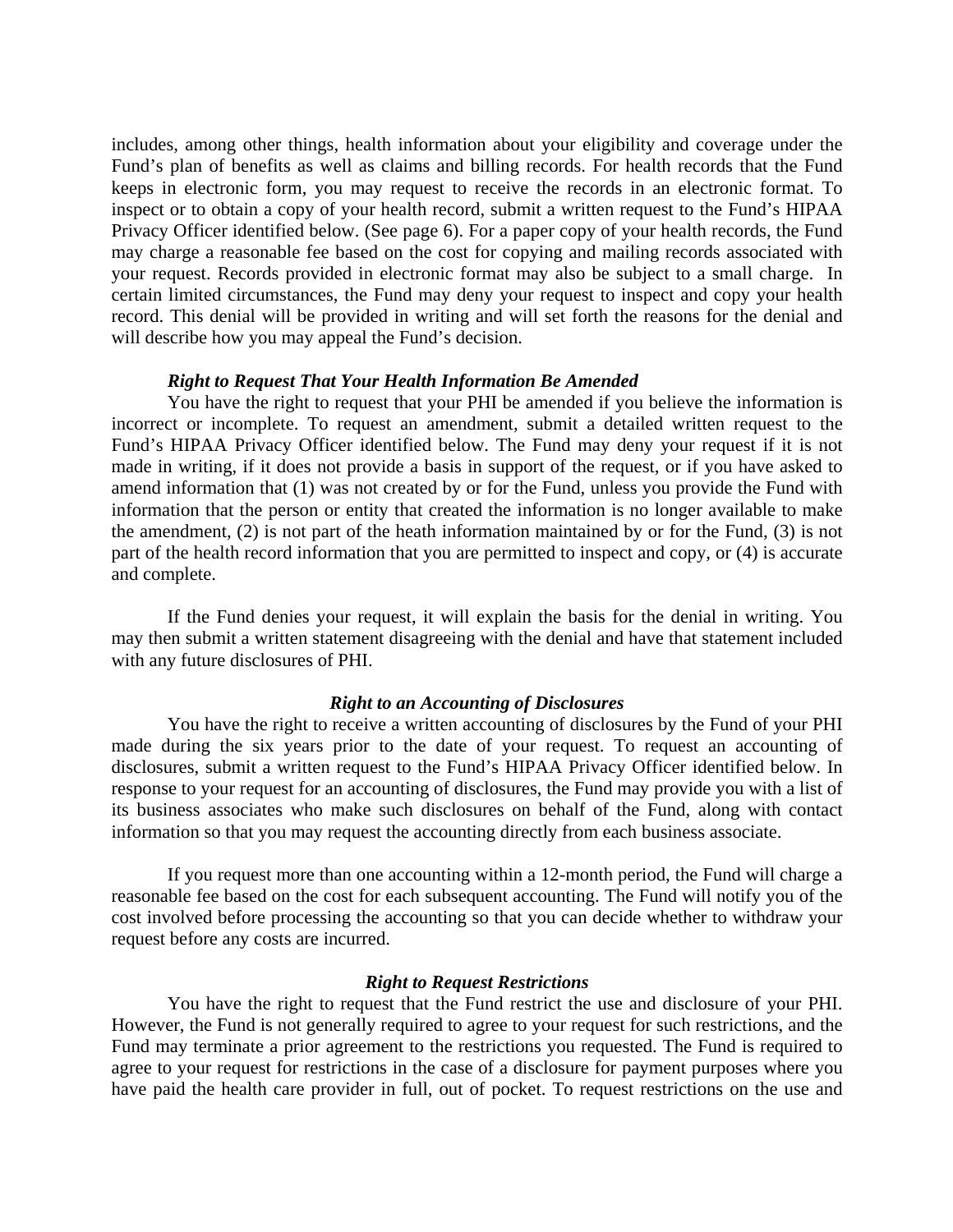disclosure of your PHI, submit a written request to the Fund's HIPAA Privacy Officer identified below. (See page 6).

Your request must explain what information you seek to limit, and how and/or to whom you would like the limit(s) to apply. The Fund will notify you in writing as to whether it agrees to your request for restrictions, and when it terminates any agreement with respect to any restriction.

## *Right to Request Confidential Communications, or Communications by Alternative Means or at an Alternative Location*

You have the right to request that your PHI be communicated to you in confidence by alternative means or in an alternative location. For example, you can ask that you be contacted only at work or by mail, or that you be provided with access to your PHI at a specific location.

To request communications by alternative means or at an alternative location, submit a written request to the Fund's HIPAA Privacy Officer identified below. Your written request should state the reason for your request, and the alternative means by or location at which you would like to receive your health information. If appropriate, your request should state that the disclosure of all or part of the information by non-confidential communications could endanger you. Reasonable requests will be accommodated to the extent possible and you will be notified appropriately.

### *Right to Complain*

You have the right to complain to the Fund and to the Department of Health and Human Services if you believe your privacy rights have been violated. To file a complaint with the Fund, submit a written complaint to the Fund's HIPAA Privacy Officer identified below.

The Fund will not retaliate or discriminate against you and no services, payment, or privileges will be withheld from you because you file a complaint with the Fund or with the Department of Health and Human Services.

## *Right to a Paper Copy of this Notice*

If the Fund maintains a web site that provides information about the Fund's benefits, this Notice will be prominently posted on the web site and made available electronically through the web site. However, you have the right to a paper copy of this Notice. To make such a request, submit a written request to the Fund's HIPAA Privacy Officer identified below.

## *Right to Receive Notice of a Breach of Your PHI*

You will be notified if your PHI has been breached. You will be notified by first class mail within 60 days of the event. A breach occurs when there has been an unauthorized use or disclosure under HIPAA that compromises the privacy or security of protected health information. The notice will provide you with the following information: (1) a brief description of what happened, including the date of the breach and the date of the discovery of the breach; (2) the steps you should take to protect yourself from potential harm resulting from the breach; and (3) a brief description of what steps are being taken to investigate the breach, mitigate losses,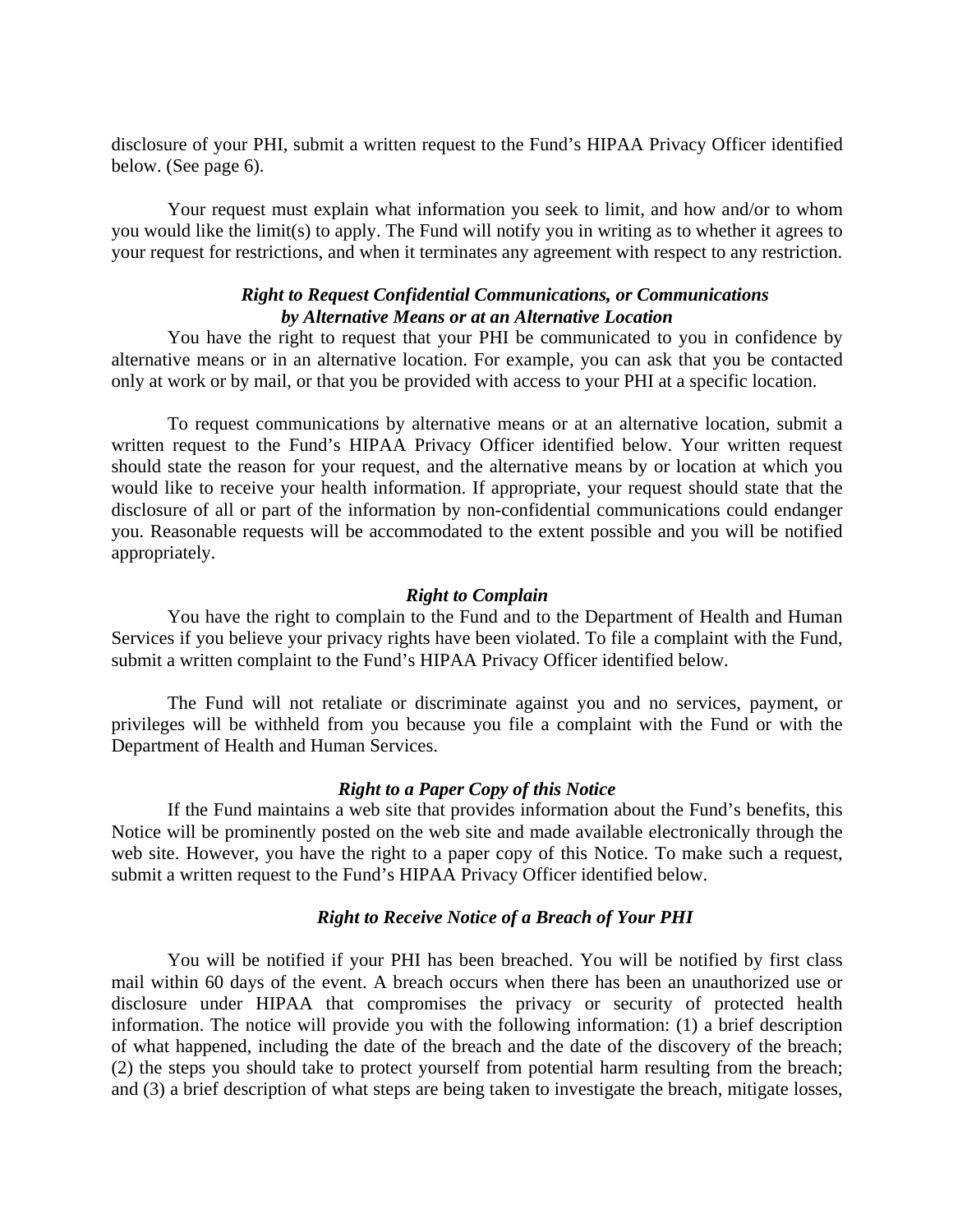and protect against further breaches. Please note that not every unauthorized disclosure of health information is a breach that requires notification: you may not be notified if the health information that was disclosed was adequately secured - for example, computer data that is encrypted and inaccessible without a password – or if it is determined that there is a low probability that your health information has been compromised.

### *Contact Information*

If you have any questions or concerns about the Fund's privacy practices, or about this Notice, or if you wish to obtain additional information about the Fund's privacy practices or if you wish to exercise one of the rights described above with respect to your PHI, please contact:

> HIPAA Privacy Officer USW HRA Fund 3320 Perimeter Hill Nashville, TN 37211-4123 1-800-474-8673